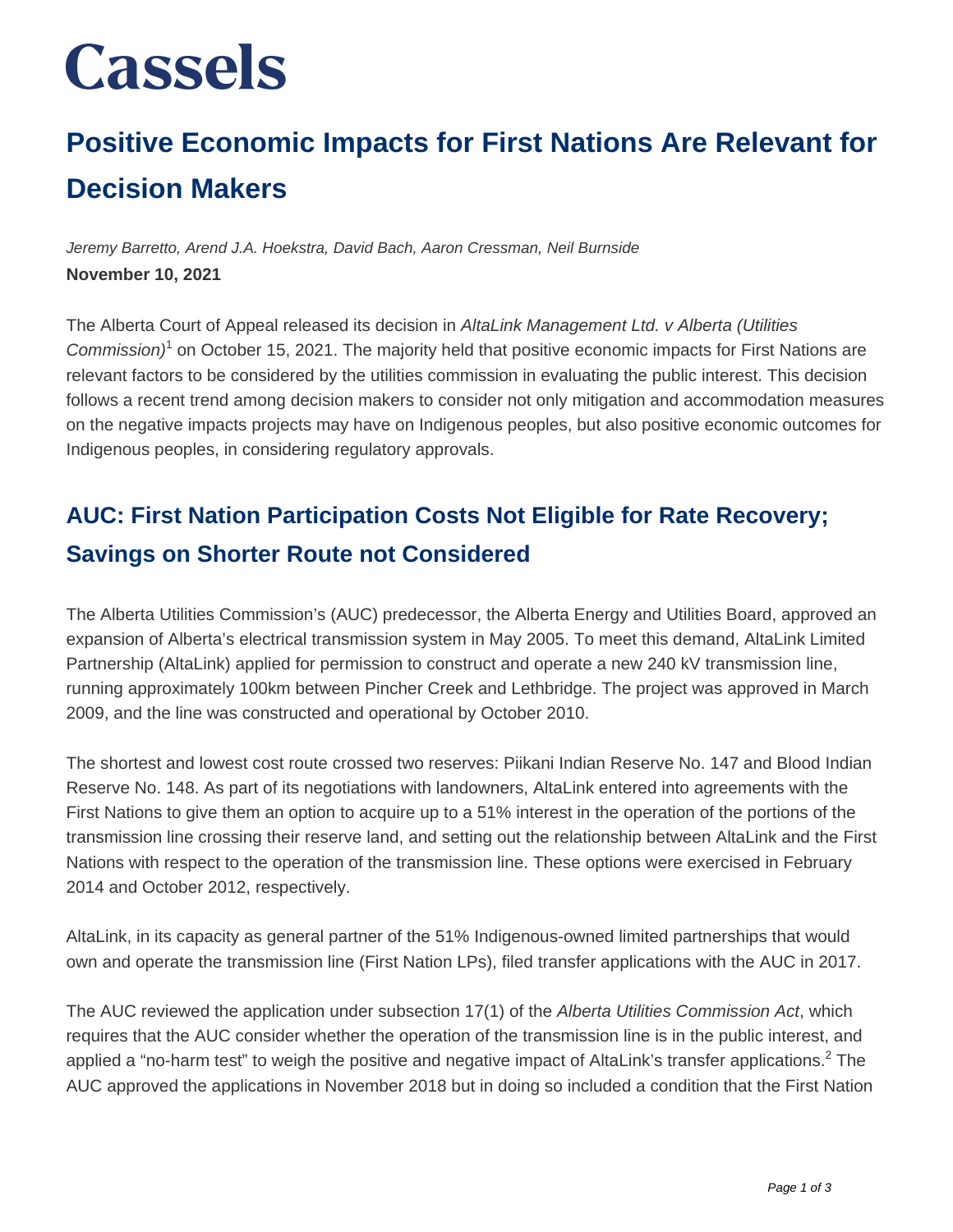## **Cassels**

LPs could not pass hearing and auditing costs on to ratepayers. The AUC found these were additional costs that would not exist but for the transfer of the assets, and they could not consider savings from routing the transmission line through the First Nations or intangible benefits arising from the partnership with the First Nations as offsetting the additional costs.

#### **Court of Appeal: Savings from Reserve Routing Relevant to the "No-Harm Test"**

The Alberta Court of Appeal granted leave to appeal, and the majority considered whether the AUC erred by failing to consider all relevant factors as part of the "no-harm test" when reviewing the application.

The Court held that the AUC erred by failing to consider the cost savings from the initial construction phase as relevant. AltaLink's partnership with First Nations allowed for a route with lower maintenance, increased operational capacity, and a reduced environmental impact – all of which would offset any hearing and audit costs. The Court also noted that the AUC has previously allowed applicants to recover the cost of fostering relationships with First Nations.

The majority decision went on to note that projects that increase the likelihood of economic activity on a reserve are in the public interest.<sup>3</sup> It reasoned that addressing the employment gap between Indigenous and non-Indigenous Canadians is a benefit to society, and cited two examples of energy companies partnering with Indigenous people for mutual gain.

Having concluded that the AUC erred by failing to consider a relevant factor in its application of the "noharm test," the majority decision declined to answer whether the public interest included the honour of the Crown and the principle of reconciliation. In a concurring decision, Justice Feehan described the honour of the Crown as the guiding principle that Crown representatives must conduct themselves with honour when engaging with Indigenous peoples on behalf of the Crown. Justice Feehan noted that in contrast, reconciliation referred to the work in progress of rebuilding the relationship between Indigenous peoples and the Crown following injustices by the Crown against Indigenous peoples. Much of the submissions before the Court had focused on whether the AUC was obligated to consider these factors, which would subsequently require the AUC to also consider the First Nation LPs' involvement in reaching its decision.

Justice Feehan agreed with the rest of the Court's ruling but also addressed whether the AUC's assessment should be informed by the principle of the honour of the Crown and the imperative of reconciliation.<sup>4</sup> Justice Feehan held that statutory decision-makers with a broad public interest mandate must consider the honour of the Crown and reconciliation when engaging in decision-making that has the potential to impact Indigenous peoples.